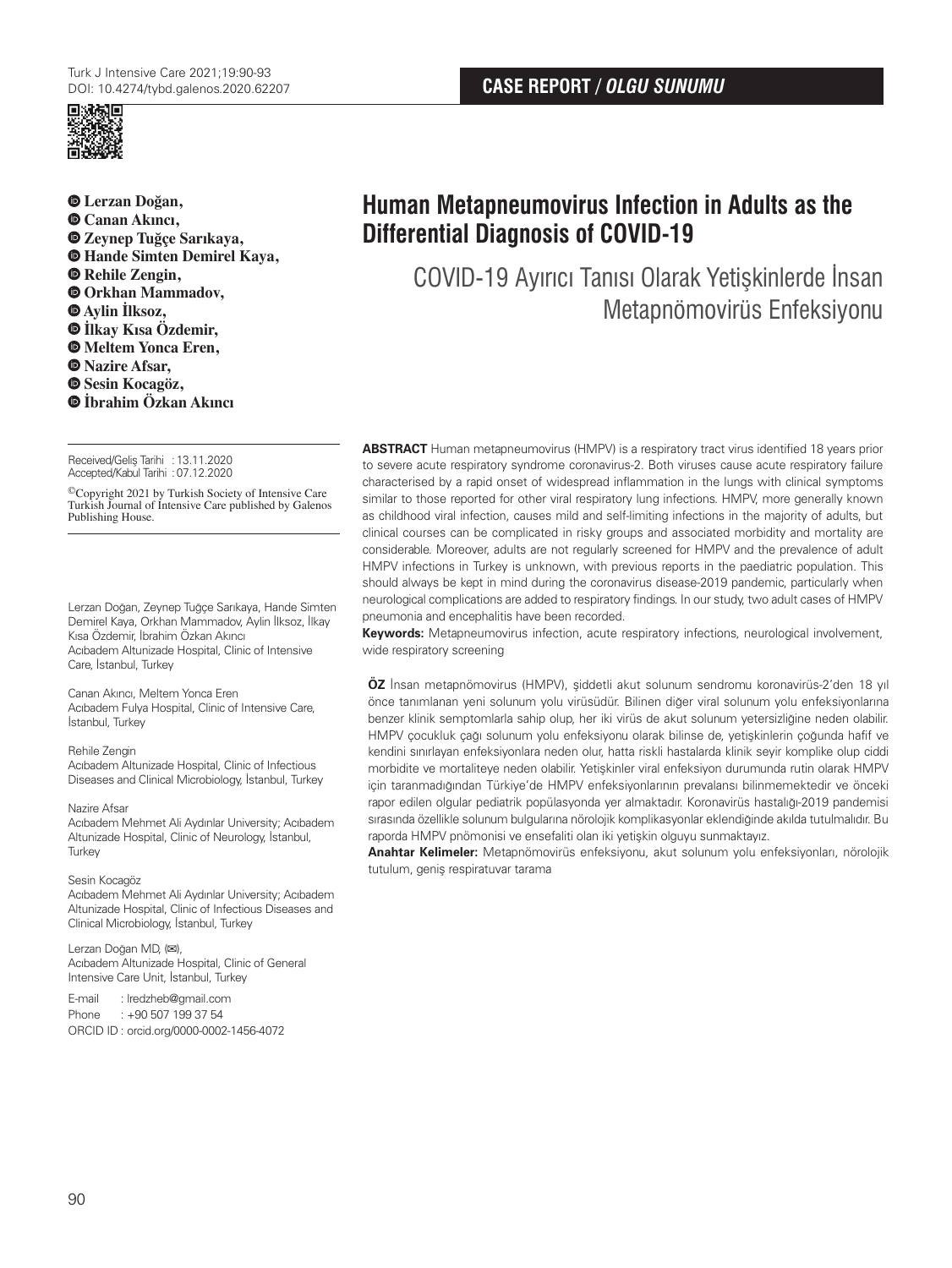# **Introduction**

Human metapneumovirus (HMPV) is a respiratory tract virus identified 18 years before severe acute respiratory syndrome coronavirus-2 (SARS-CoV-2). Both viruses cause acute respiratory failure characterized by rapid onset of widespread inflammation in the lungs with clinical symptoms similar to those reported for other viral respiratory lung infections (1). HMPV is known as childhood infection, but can cause life-threatening infections especially in the frail elderly and the immunocompromised patients (2,3). Adults are not routinely screened for HMPV and prevalence of adult HMPV infections in Turkey is unknown, previous reports were in the pediatric population. However, it should always be kept in mind during coronavirus disease-2019 (COVID-19) pandemic especially when neurological complications are added to respiratory findings. We report two adult cases with HMPV pneumonia and encephalitis.

### **Case Reports**

A first case was a 69-year-old woman with hypertension and Addison's disease. She was admitted to a hospital with fever and dyspnea during SARS-CoV-2 pandemic. At hospital admission, her level of consciousness and the neurological examination was normal. She was transferred directly to our intensive care unit (ICU) due to respiratory failure and non-invasive mechanical ventilation (NIMV) support with a helmet mask was started. Reverse real-time transcriptase polymerase chain reaction (PCR) for COVID-19 was negative and chest computed tomography (CT) was compatible with viral pneumonia. During COVID-19 outbreak because of the situations where the fırst PCR for COVID-19 can be negative, we initially started treatment against SARS-CoV-2. However, as the respiratory failure progressed she was intubated on the 3<sup>th</sup> ICU day. Antibiotherapy was changed to piperacillin/ tazobactam + vancomycin. Mechanical ventilation was started with pressure-controlled ventilation mode, pressure controlled level (PC): 16 cmH<sub>2</sub>O, positive end-expiratory pressure (PEEP): 10 cmH<sub>2</sub>O, FiO<sub>2</sub>: 70%, but respiratory acidosis and hypoxia persisted and prone ventilation has been used. She was prescribed 5 mg prednisolone due to Addison's disease, steroid treatment of stress dose was arranged by consulting endocrinology. Laboratory tests showed lymphopenia and elevated inflammatory markers. A nasopharyngeal swab specimen was identified as positive for HMPV using duplex reverse transcription PCR. On the

11<sup>th</sup> day the inflammatory markers were almost normalized and chest X-ray was better, so sedoanalgesia was gradually reduced. However, 48 h following cessation of all sedation the patient did not regain consciousness and neurology consultation was performed. Cranial magnetic resonance imaging (MRI), including diffusion-weighted and contrastenhanced series showed bilateral frontal signal changes compatible with meningoencephalitis. MRI findings were suggestive of acute encephalitis with a concomitant acute demyelinating process. Lumbar puncture revealed normal glucose and high protein levels, cell count, IgG index and albumin were within normal limits and no viruses could be isolated in the cerebrospinal fluid (CSF). Oligoclonal bands were negative. Intravenous corticosteroid treatment (1 mg/ kg/24 h) followed by plasmapheresis with albumin was initiated and performed on alternate days for five cycles. The patient developed generalized tonic-clonic seizure, so sedation was deepened with thiopental, midazolam and fentanyl. General condition of the patient worsened, lymphopenia and inflammatory marker elevation persisted with refractory fever around 40 °C. All potential infectious sources were ruled out, antibiotherapy was escalated and inotropic support has been increased significantly. However, cardiac arrest developed on the 16<sup>th</sup> ICU day, and cardiopulmonary resuscitation was unsuccessful.

The second case was an 82-year-old woman with atrial fibrillation and hypertension. She presented fever and worsening dyspnea, a diagnosis of viral pneumonia was confirmed by chest CT. Reverse real-time transcriptase PCR for SARS-CoV-2 was negative. She was hospitalized directly in the ICU and started NIMV support with a helmet mask. During coronavirus pandemic we started treatment accepting patients as PCR positive for COVID-19 without waiting for the result. Laboratory tests showed lymphopenia and elevated inflammatory markers. On the third day of admission, her respiratory failure required endotracheal intubation and mechanical ventilation (PC mode, PC: 20 cmH<sub>2</sub>O, PEEP: 14 cmH<sub>2</sub>O, FiO<sub>2</sub> 50%). A nasopharyngeal swab specimen was identified as negative for COVID-19 and positive for HMPV. On the 12<sup>th</sup> of ICU day with the normalization of infectious markers and improvement of chest X-ray, sedation was gradually reduced and stopped. She was awake with delirium which couldn't be explained by any metabolic occurrence, and was extubated under maximum doses of haloperidol and dexmedetomidine. Neurology consultation was performed, but MRI or lumbar puncture (LP) wasn't performed due to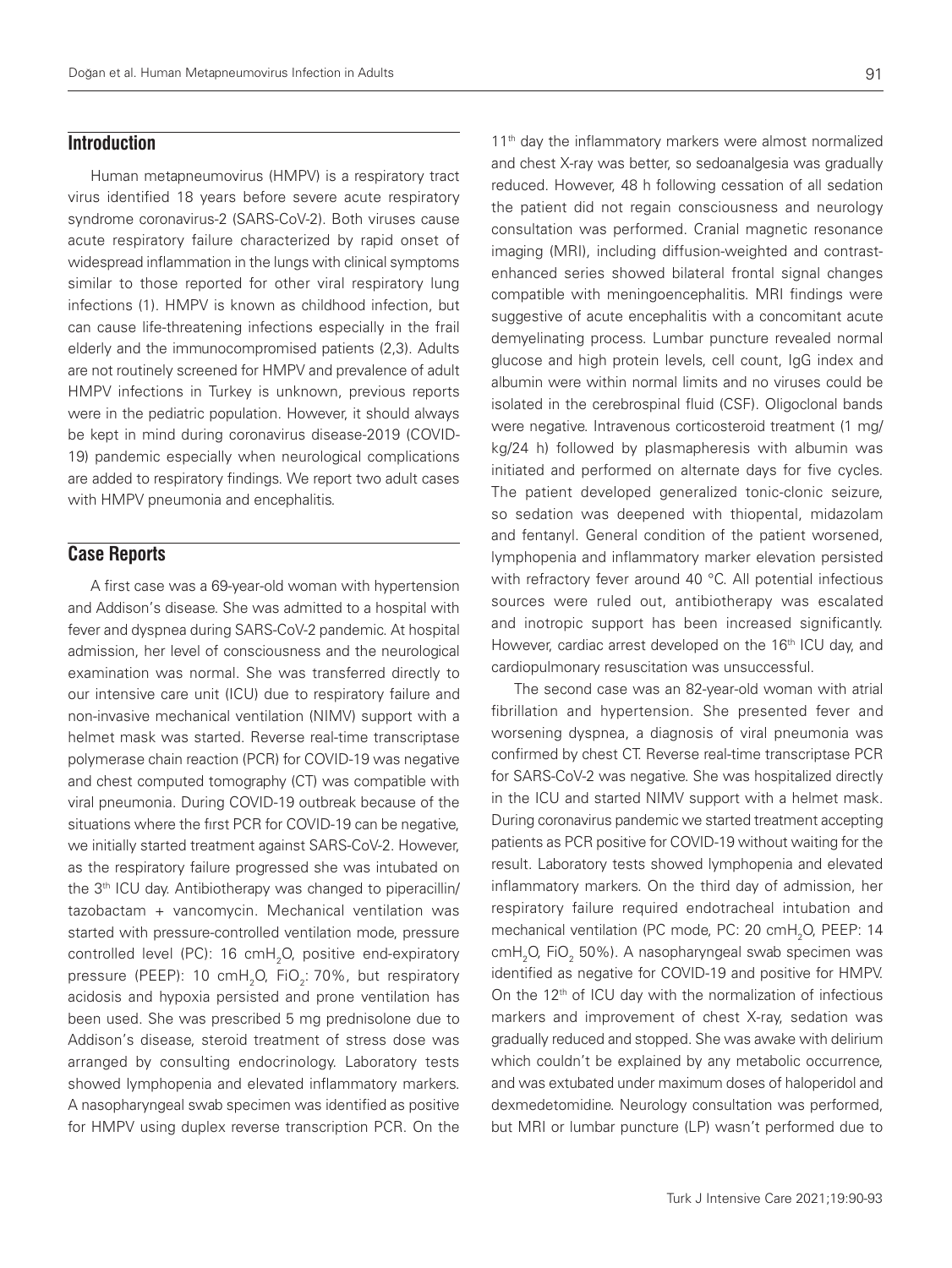the lessening of symptoms. The patient was discharged to a ward on the 14<sup>th</sup> day of ICU treatment. Agitation decreased but persisted despite treatment even after discharged to a ward. The patients remained physically and cognitively impaired despite rehabilitation. The neuropsychological assessment showed mild difficulties on social abilities.

# **Discussion**

To the best of our knowledge, this is the first case report of HMPV infection in adults from Turkey. Our first case support consideration of HMPV as a causative agent of acute central nervous system (CNS) involvement after respiratory tract infection in adults. The clinical presentation, laboratory and CSF results, and radiologic findings supported the diagnosis of encephalitis. CSF examinations showed elevated protein with no marked pleocytosis typically seen in viral encephalitis and similar to cases of COVID-19-related CNS involvement (4). The presence of severe agitation in the second case suggests CNS involvement, but we do not have MR and LP evidence to support this hypothesis.

HMPV infection can not be distinguished from other respiratory viruses on clinical and laboratory findings only (5). Compared to other respiratory viruses it has similar rates of ICU admission, mechanical ventilation, and length of stay for hospitalization (6). Neurotropic potential of HMPV seems to be one of the main pathologic mechanisms of these infections. CNS involvement is documented in both children and adults (7-9). Moreover, in many cases of encephalitis of unknown etiology, HMPV has been simultaneously detected in the respiratory tract. The mechanism by which the CNS is affected by the virus is unclear, and treatment approaches are not well defined (10). The fact that we could not demonstrate the virus from CSF may point toward the role of autoimmune inflammatory response as the pathogenic

factor in CNS involvement or the timing of viral isolation from CSF had passed.

HMPV at present is still without specific antiviral therapy and managing HMPV-encephalitis is a challenge for intensivists (11). Current clinical management as with COVID-19 includes infection prevention and control measures and supportive care, including supplemental oxygen or mechanical ventilatory support, and advanced supportive therapy like plasmapheresis and steroid therapy when indicated.

The presented cases emphasize the importance of a wider respiratory screening in viral pneumonias. HMPV should be kept in mind when no other etiological agent can be found in the presence of viral pneumonia and CNS involvement findings. Determination of the etiological agent may prevent the use of unnecessary antibiotics. Further studies and treatment strategies are necessary to augment the therapeutic approach in these patients.

### **Ethics**

Informed Consent: Due to pandemic conditions consent was taken by phone from patient relatives.

Peer-review: Internally peer-reviewed.

### Authorship Contributions

Surgical and Medical Practices: L.D., C.A., Z.T.S., H.S.D.K., O.M., A.İ., İ.K.Ö., M.Y.E., N.A., S.K., İ.Ö.A., Concept: L.D., Z.T.S., R.Z., O.M., A.İ., S.K., İ.Ö.A., Design: L.D., Z.T.S., O.M., S.K., İ.Ö.A., Data Collection or Processing: L.D., C.A., Z.T.S., H.S.D.K., O.M., A.İ., İ.K.Ö., M.Y.E., İ.Ö.A., Analysis or Interpretation: L.D., C.A., Z.T.S., H.S.D.K., R.Z., S.K., İ.Ö.A., Literature Search: L.D., Z.T.S., H.S.D.K., R.Z., O.M., S.K., İ.Ö.A., Writing: L.D., İ.Ö.A.

**Conflict of Interest:** No conflict of interest was declared by the authors.

**Financial Disclosure:** The authors declared that this study received no financial support.